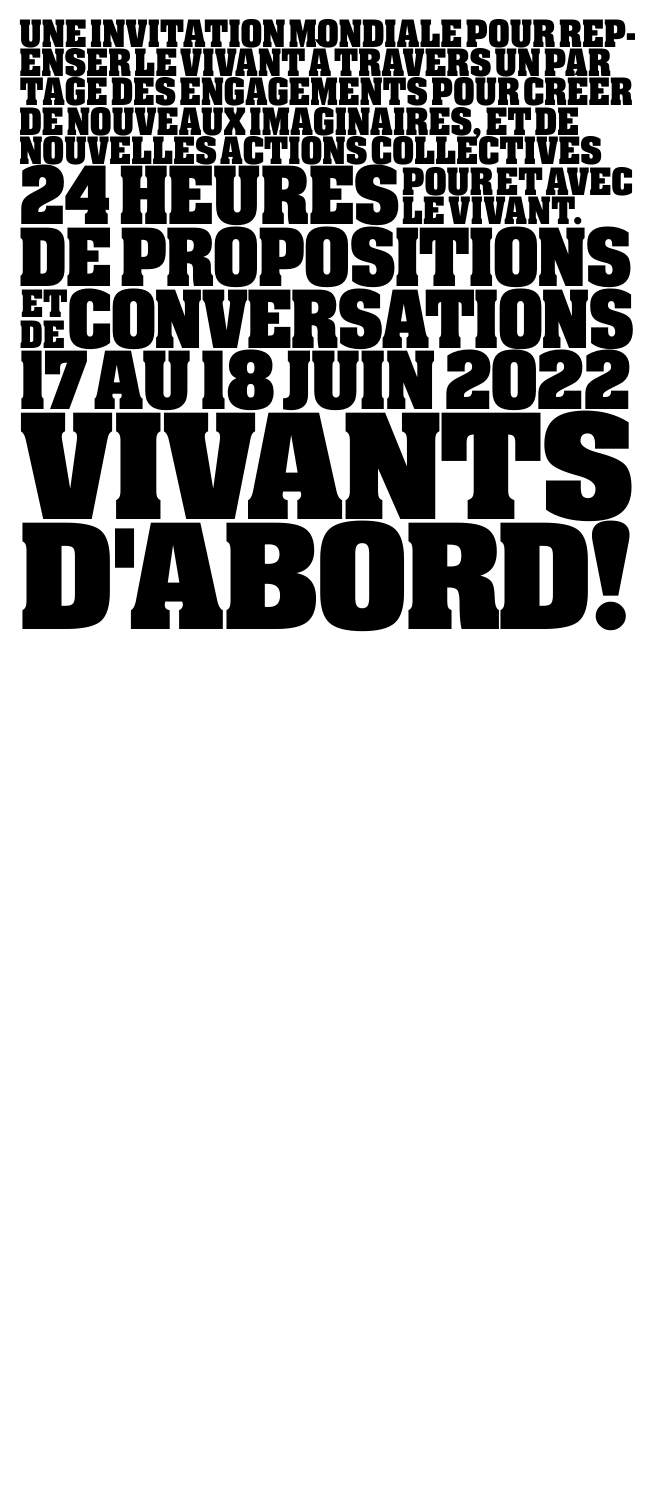**LE DERNIER RAPPORT DU GIEC SORTI DÉBUT AVRIL SOULIGNE UNE FOIS EN-CORE L'URGENCE D'AGIR POUR ÉVITER ECO-SYSTÈMES QUE NOUS HABITONS.<br>L'EXPÉRIENCE DE PROFESSIONNELS<br>QU ACTIVISTES À TRAVERS LE MONDE<br>CONFIRME QU'IL EST IMPÉRATIF D'IMA-GINER ET DE DÉPLOYER DES ALTERNA-TIVES À NOS PRATIQUES DE CONSOM-MATION ET D'EXPLOITATION DU VIVANT. MAIS, COMMENT FAIRE?** 

**NOUS SOUHAITONS COMPLÉTER L'EXPO** ET DE PAYSAGE DE VERSAILLES<br>2022, INTITULÉE "LA PRÉSÉANCE DU<br>VIVANT" PAR UNE INVITATION INTER-<br>NATIONALE A MOBILISER TOUTES **LES FORCES COLLECTIVES POUR CRÉER<br>DE NOUVEAUX IMAGINAIRES, DE NOU-<br>VEAUX OUTILS ET DE NOUVELLES<br>ACTIONS COLLECTIVES POUR ET AVEC<br>LE VIVANT. DANS CETTE PERSPECTIVE,<br>LES COMMISSAIRES DE L'EXPOSITION<br>GILLES CLÉMENT ET COLOCO CIATION AVEC CIVIC CITY, RUEDI & VERA BAUR, ORGANISENT 24H DE PROPO-DEPUIS VERSAILLES ET DIFFUSÉE DANS<br>LE MONDE ENTIER VIA VISIOCONFÉ-RENCE ENTRE LE 17 ET LE 18 JUIN 2022.** 

**LE PROGRAMME CONSISTE EN UNE SÉRIE D'INTERVENTIONS AVEC DES AU- ET D'ORGANISATIONS POLITIQUES,<br>DES SCIENTIFIQUES, DES ACTIVISTES, ET DES CHERCHEURS QUI DÉVELOPPENT DES ALTERNATIVES À L'EXPLOITATION ET À LA DESTRUCTION ACTUELLES. CE SERA L'OCCASION DE LANCER ENSEM-BLE DES PROPOSITIONS CONCRÈTES PUIL BECTER VIIVANTS!!!**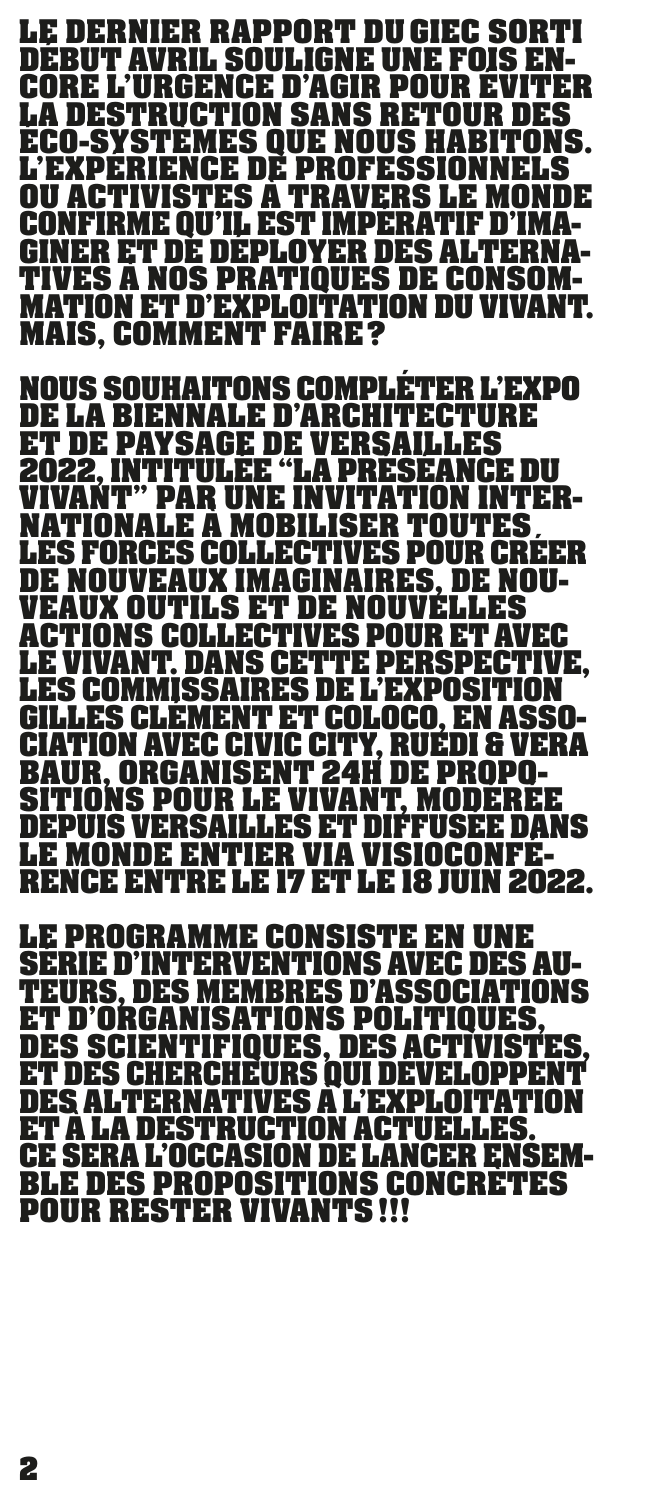## **17H 00 (CET) —18H 00**



| <b>FR</b>                       | 月<br>÷<br>A<br>31 FL 1<br>R<br>PAI<br>別<br>H<br>U<br>FF.<br>H<br>눼<br>AS<br>$\mathbf{\mathbf{\mathsf{I}}}$<br>H<br>NFANT,<br>게<br>Н<br>ES<br>NT,<br>티터미터미터<br><b>VERSAILLES, FRANCE</b> | LI STUDN<br>$\mathbf I$<br>$\begin{array}{c} \hline \end{array}$<br>l'S<br>,,<br>9303                                                                                                                                       |
|---------------------------------|-----------------------------------------------------------------------------------------------------------------------------------------------------------------------------------------|-----------------------------------------------------------------------------------------------------------------------------------------------------------------------------------------------------------------------------|
| $\Box$                          | $\frac{1}{1}$<br>0                                                                                                                                                                      | (CET)                                                                                                                                                                                                                       |
| <b>18"00</b><br><b>FR</b>       | 뉘<br>÷<br>ľ<br>STE.<br>E ET BOTA<br>RBES DE VIE. LETRADE<br><b>MÉRINCHAL, FRANCE</b>                                                                                                    | ES<br>Η<br>A<br>ES<br>EZ-VOUS<br>늰<br>$\begin{matrix} \end{matrix}$<br>NT<br>6 X<br>Ħ<br>H<br>AN<br>V,                                                                                                                      |
| <b>18"20</b><br><b>FR</b>       | 비<br><b>MAÎTRESSE DE CONFÉRENCES<br/>A L'UNIVERSITE SORBONNE<br/>PARIS NORD ET CHERCHEUSE<br/>AU LABORATOIRE PLÉIADE<br/>PARIS, FRANCE</b>                                              | 片<br>E<br>AN<br>P<br>$\pmb{\mathsf{b}}$<br>E<br>E<br>R<br>1, ا<br>U<br>Ŧ<br>H<br>$\overline{\mathbf{I}}$<br>E<br>Ļ<br>H<br>$\mathbf l$<br>Þ<br>E<br>H<br>U U<br>$\mathbf{l}$<br>Σ<br>$\mathbf{I}$<br>$\mathsf{L}$<br>Ш<br>Ы |
| 18 <sup>H</sup> 40<br><b>FR</b> | RTO<br>R<br>Н<br>눠<br>$\mathbf{I}$<br>DIRECTEUR D'ÉTUDES DE<br>L'EHESS ET DE RECHERCHE<br><b>AU CNRS, DIRECTEUR</b><br><b>DE L'INSTITUT JEAN NICOD<br/>PARIS, FRANCE</b>                | DIGAT<br>ŊΧ<br>N<br>VA)<br>VТ<br>$\mathbf{I}$                                                                                                                                                                               |
|                                 |                                                                                                                                                                                         | (CET)                                                                                                                                                                                                                       |
| <b>19ª00</b><br><b>FR</b>       | ÷<br>÷<br>$\frac{1}{2}$<br>۱<br>В<br>$\mathbf l$<br>$\frac{1}{\pi}$<br>INGÉNIEUR AGRICOLE,<br>DIRECTEUR DE L'ATELIER EMF<br>GIRONA, ESPAGNE                                             | LES JARDINS I<br>D) F<br><b>LA METROPOLE</b>                                                                                                                                                                                |
| <b>19"20</b><br><b>FR</b>       | Đ<br>61<br>U<br><u>ARCHITECTE, ATELIER</u><br><b>D'ARCHITECTURE AUTO-</b><br>GÉRÉE ET RÉSEAU R-URBAN<br>PARIS, FRANCE                                                                   | RI X<br>눠<br>FAI<br>$\mathbf I$<br>H<br>$\mathbf{I}$<br>$\frac{1}{\pi}$<br>EN<br>Σ<br>F(1 t 1 1)<br>ĦН<br>$\blacksquare$<br>BAS DES TOURS?                                                                                  |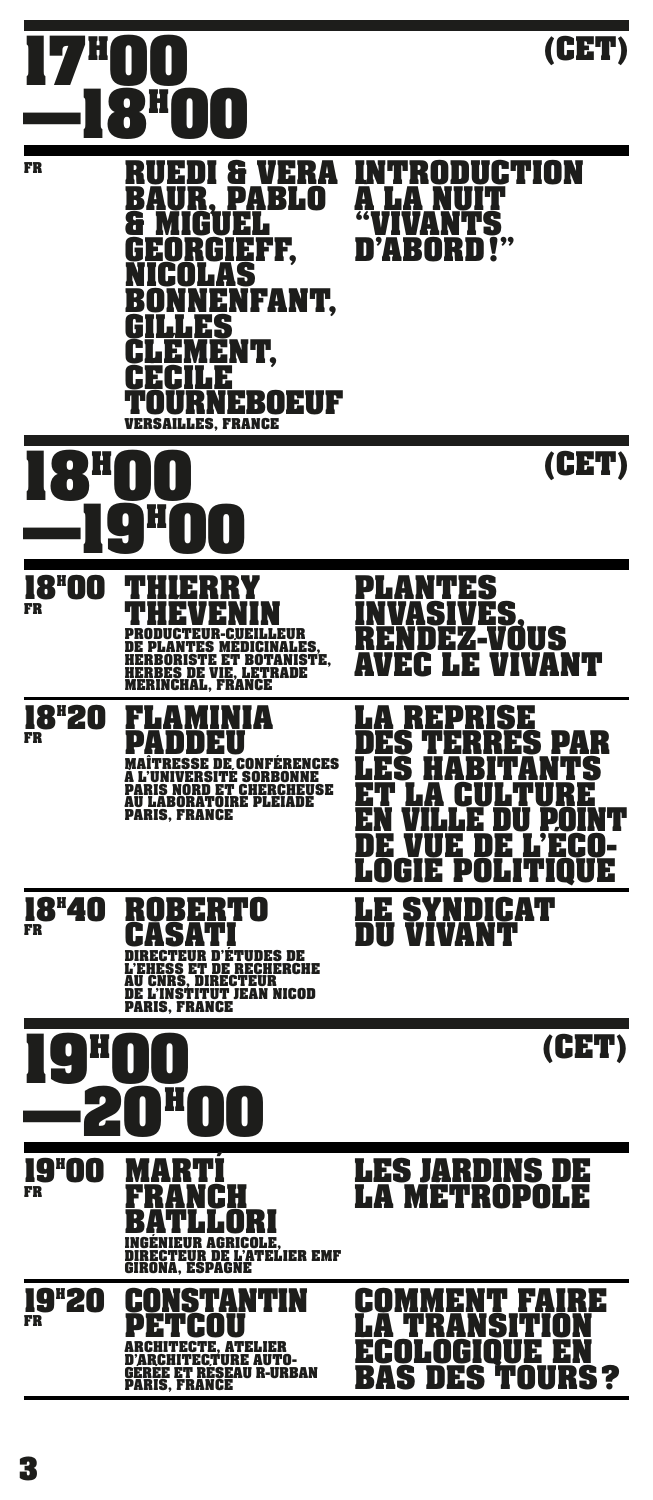| 19"40<br><b>FR</b>                    | $\boldsymbol{\mathsf{H}}$<br>$\overline{1}$<br>CE DE L'INSTITUT<br><b>NE GOODALL FRANCE</b><br><b>PARIS, FRANCE</b>                                                                                                                                                                                       | LA GONSER-<br>E<br>ЬΑ,<br>U<br>$\mathbf{\mathsf{I}}$<br>VERS<br>UUE<br>$\blacksquare$<br>I<br>U<br>Δ                                                                                                                                 |
|---------------------------------------|-----------------------------------------------------------------------------------------------------------------------------------------------------------------------------------------------------------------------------------------------------------------------------------------------------------|--------------------------------------------------------------------------------------------------------------------------------------------------------------------------------------------------------------------------------------|
|                                       |                                                                                                                                                                                                                                                                                                           | (CET)                                                                                                                                                                                                                                |
| 20''00<br>FR/ES<br><b>20*20</b><br>ES | G<br>E L'INSTITUT<br>П<br>ANCAIS D'ESPAGNE<br>REGTEUR A<br>DINT<br><b>L'INSTITUT FRANÇAIS</b><br>DE<br><b>MADRID, ESPAGNE</b><br>DE<br>À<br>H<br>$\overline{1}$<br>Ŧ<br><b>STE DE FORMATION.</b><br>Ħ<br>UCTRICE INDEPENDANTE<br><b>TANTE SUR LES QUES-</b><br>ONS ÉCOLOGIQUES,<br><b>MADRID, ESPAGNE</b> | TON<br>$\begin{array}{c} \hline \end{array}$<br>月<br>H<br>$\frac{1}{1}$<br>HЕ<br>뇌<br>Ы<br>N<br>REAUL<br>$\mathbf{H}$<br>$\mathbf{\mathsf{I}}$<br>$\mathbf l$<br>H<br>$\mathsf{U}% _{0}\left( \mathcal{N}\right)$                    |
| <b>20"40</b><br>EN                    | <b>CHERCHEUSE ET ENSEIGNANTE</b><br><b>LUCA SCHOOL OF ARTS</b><br>ET AU POLITECNICO DI MILANO<br>MILAN, ITALIE                                                                                                                                                                                            | ľ<br>논<br>UA-<br>Ŧ<br>चन<br>Ы<br>DI<br>Ы<br>60<br>$\mathbf{I}$<br>UE DU DESIGN<br>60                                                                                                                                                 |
|                                       |                                                                                                                                                                                                                                                                                                           | (CET)                                                                                                                                                                                                                                |
| 21"00<br><b>FR</b>                    | 冶电电台<br>31<br>$\mathbf I$<br>Ы<br>NALISTE, ESSAYISTE<br>ET COMM<br>ISSAIRE D'EXPO-<br><b>SITION INDEPENDANTE</b><br><b>LAUSANNE, SUISSE</b>                                                                                                                                                               | ES)<br>$\mathbf{H}$<br><b>BLES</b><br>67<br>H<br>$\mathbf{\mathbf{I}}$<br>H<br>Þ<br>ISATION<br>$\ddot{\phantom{a}}$<br>Þ<br>ATION<br>K<br>H<br>21<br>F.<br>L<br>AT)<br>$\mathbf{I}$<br>N<br>NES<br>D<br>늰<br>RS1<br>M<br>Ħ<br>S<br>H |
| 21"20<br><b>PT</b>                    | NE<br>ECTE ET URBANISTE<br><b>SAO PAULO, BRESIL</b>                                                                                                                                                                                                                                                       | H<br>A<br>Ы<br>$\boldsymbol{0}$<br>H<br>Ы<br>$\mathbf I$<br>$\overline{1}$<br><b>OLOGICO,</b><br>EН<br>$\mathbf{I}$<br>H<br><b>POUR UNE VILLÉ<br/>PLUS JUSTE, POUR<br/>UNE PRODUCTION<br/>AGRO-ECOLOGIQUE<br/>EQUITABLE</b>          |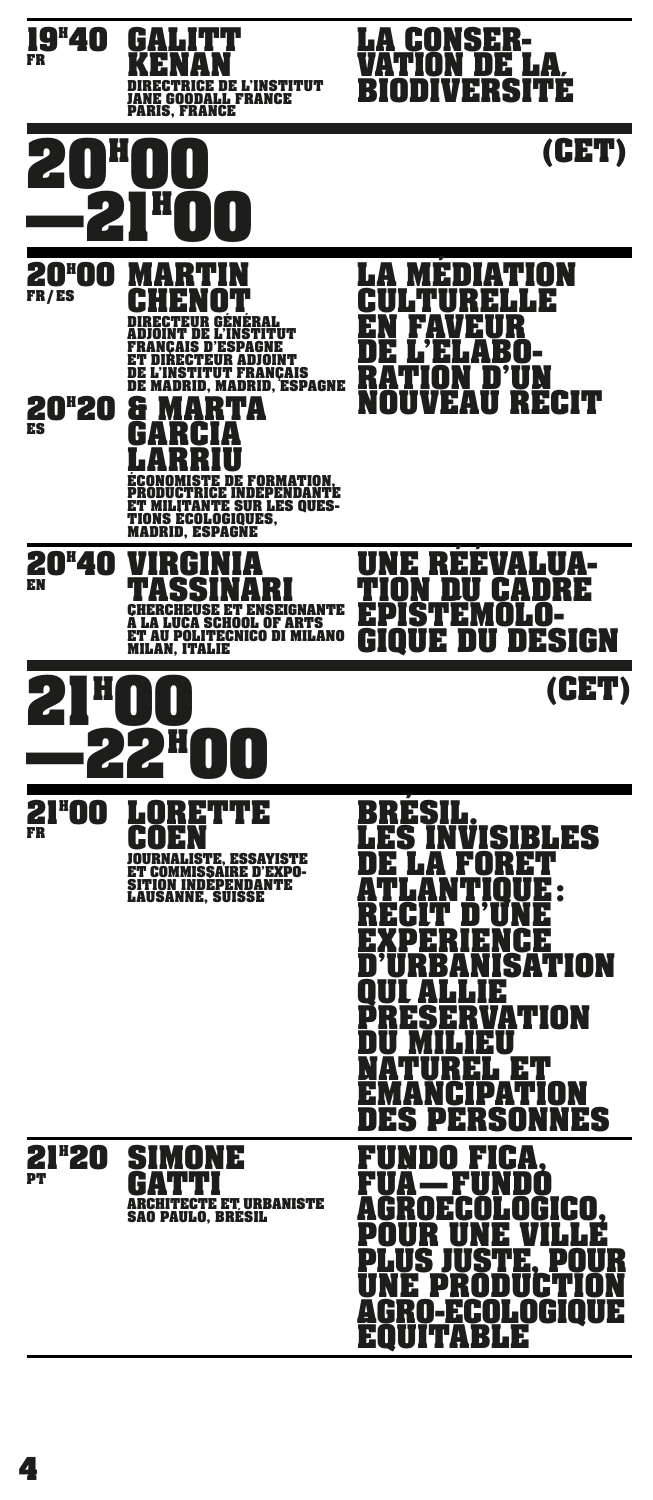

**PIERRE- ANDRÉ** 

**MARTIN**

**ARCHITECTE PAYSAGISTE SAO PAULO, BRÉSIL** 



**22H 20 EN**

**22H 40**

**EN**

**22H 00**

**EN**

**ANNE GRAUPNER**<br>ARCHITECTE, ENSEIGNE **LE DESIGN STUDIO À L'ETHZ ET TRAVAILLE AVEC UTT\_NEXT SUR DES PROJETS**

**TELS QUE LE STUDIO MOBIL JOHANNESBURG, AFRIQUE DU SUD**

**MICHAEL WALCZAK ARCHITECTE, DOCTEUR**  SUR LES IMAGINAIRES<br>NUMÉRIQUES, PROFESSEUR<br>INVITÉ À L'UNSA ET RES<u>-</u> **PONSABLE DU PROJET DE TRANSFORMATION URBAINE DE L'ETHZ ET DU SECO SARAJEVO, BOSNIE-HERZÉGOVINE**

**23H 00 EN**

## **MELANIE FESSEL ARCHITECTE, CANDIDAT AU DOCTORAT À L'ETHZ**

**ET COMMISSAIRE DE L'EXPOSITION IMAGINAIRES À LA 9E BIENNALE BI-CITY URBANISM SHENZHEN, CHINE**

**23H 30 EN**

**DIEGO RESUELA<br>ESMANN WIESMANN ARCHITECTE, PROFESSEUR INVITÉ À L'UPB DE MEDELLIN ET RESPONSABLE DU PRO-JET DE TRANSFORMATION URBAINE DE L'ETHZ-SECO MEDELLÍN, COLOMBIE**

**00H 00 EN**

**00H 20**

**EN**

## **MARIA GABRIELA SARMIENTO**<br>ARCHITECTE, CANDIDAT **ARCHITECTE, CANDIDAT AU DOCTORAT À L'ETHZ, ET COMMISSAIRE DE L'EXPO-SITION IMAGINAIRES À LA 9E BIENNALE BI-CITY URBANISM**

**DE SHENZHEN CARACAS, VENEZUELA CONCLUSIONS**

**"URBAN- THINKTANK"**

**URBANTHINK- TANK\_NEXT CO-IMAGINE**  ECTURE, **LE PAYSAGE ET LA PLANIFICATION EN CONCEVANT**  DES OUTILS,<br><u>DES METHODES</u> **ET DES PROJETS. IL S'AGIT D'INTER-VENIR, DE METTRE EN ŒUVRE, DE PROTOTYPER ET**  DE CONSTRUIRE<br>POUR AMÉLIORER<br>LA QUALITÉ E VIE DE TOUS<br>ES HABITANTS **LES HABITANTS DES VILLES EXISTANTES<br>ET NOUVELL ET LES** 

**QUESTIONS** 

**ENTRE RIO DE JANEIRO** 

**DE PAYSAGE ET** 

ET LYAM*RYA*DNIE

**ONNEMENT** 

**5**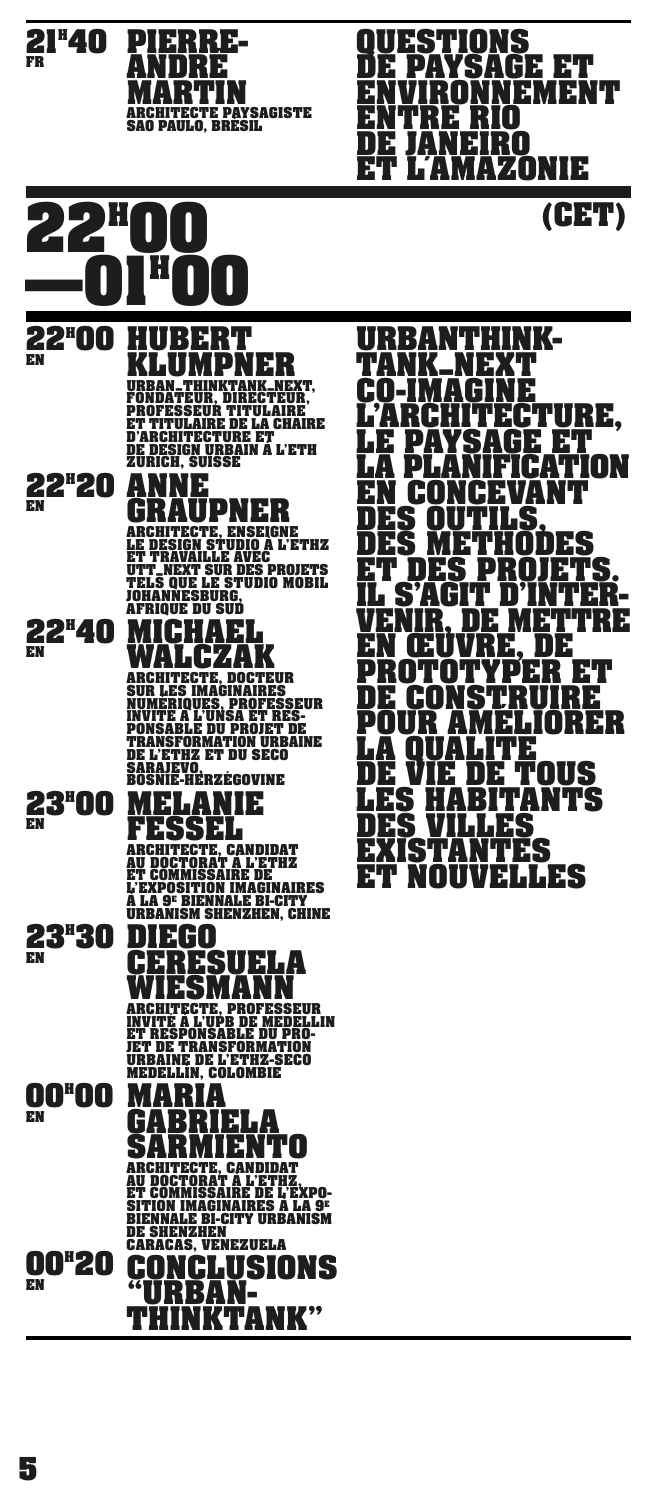

|               | <b>SANTIAGO, CHILI</b>                                                                                                           |
|---------------|----------------------------------------------------------------------------------------------------------------------------------|
| 02"20 M<br>ES | ARTI<br>ARPEGAN                                                                                                                  |
|               | <b>AVOCAT DANS LES COMMU-</b><br><b>NAUTES INDIGENES HABITANT</b><br><b>DES RESERVES ÉCOLOGIQUES</b><br><b>SÃO PAULO, BRÉSIL</b> |
| <b>02"40</b>  | PABLO<br>81                                                                                                                      |
| ES            | SUI<br>1:E                                                                                                                       |

**SÃO PAULO, BRÉSIL** 

**LA RÉSERVE HABITÉE**  DANS LE DELTA<br>DU PARANA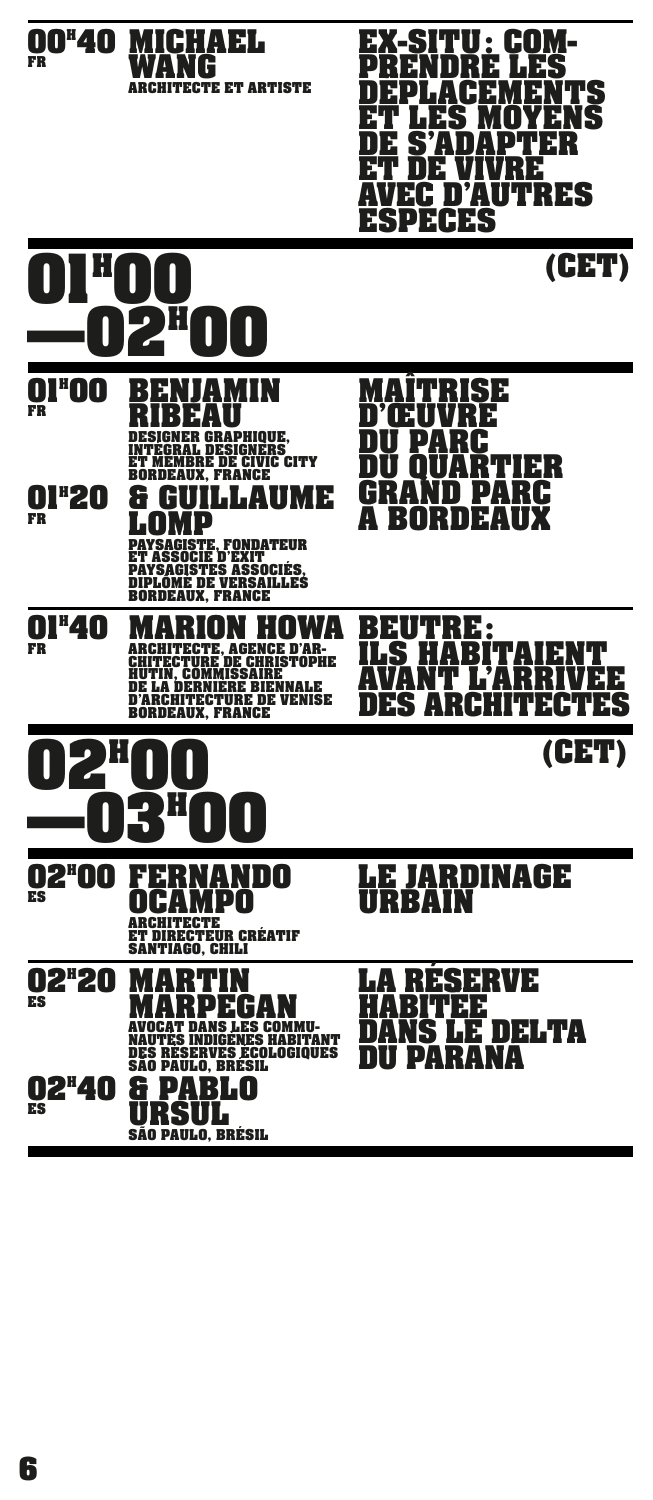|                                 | ÷                                                                                                                                                                                                                                                                                              | (CET)                                                                                                                                                                                                                                                                    |
|---------------------------------|------------------------------------------------------------------------------------------------------------------------------------------------------------------------------------------------------------------------------------------------------------------------------------------------|--------------------------------------------------------------------------------------------------------------------------------------------------------------------------------------------------------------------------------------------------------------------------|
| 03"0)<br>$\blacksquare$<br>ES   | N<br>G<br>U.<br>т<br>E<br>шэ<br><b>DE L'ATTENUATION</b><br>ET<br><b>DU CHANGEMENT CLIMATIQUE</b><br><b>CIUDAD DE GUATEMALA,<br/>GUATEMALA</b><br>RCI<br>$\ddot{\phantom{a}}$<br>Ţ<br>H<br>RECTEUR GENÉRAL<br><b>GUATEMALA</b><br>CO                                                            | BUTIONS<br>÷<br>Π<br>Л<br>l<br>÷<br>Þ<br>$\mathbf l$<br>Þ<br>$\blacklozenge$<br>÷<br>Ř<br>$\mathbf{A}$<br>$\begin{array}{c} \hline \end{array}$<br>124<br>N<br>H*1<br>51<br>$\overline{1}$<br>В<br>H<br>E<br>؛<br>Л<br>! V U<br>同<br>MALA<br>$\mathsf{H}$<br>U<br>Ŧ<br>U |
| <b>03"40</b><br><b>FR</b>       | H<br>U VICE-RECTEUR<br><b>X AFFAIRES IN</b><br>ERNA-<br>ONALES, D<br><i>IRECTRI</i><br>E DU<br>D<br>EVELOPPEME<br>NT STRA-<br>ËGIQUE INTERNATIONAL,<br>NIVERSITE LAVAL<br>T<br>U<br><b>QUEBEC, CANADA</b>                                                                                      | R<br>H<br>킈<br>E<br>Н<br>l w<br>判<br>SO-<br>Ε<br>75<br>Η<br>l<br>U<br>눠<br>N<br>5<br>Ц<br>$\boldsymbol{\theta}$<br>J<br>ᅱ<br>EBEK<br>6 E I<br>$\vert \vert$<br>$\mathsf{U}$                                                                                              |
|                                 |                                                                                                                                                                                                                                                                                                | (CET)                                                                                                                                                                                                                                                                    |
| 04 <b>"00</b><br>ES             | 3<br>8<br>DJO<br>Н<br>A<br>н<br>FESSEUR ASSOCIÉ À<br>ET<br>LTE D<br>SCIENCE POLITIQUE DE<br><u>VERS</u> ITÉ, <u>DU QUÉBEC À</u><br>E L'UNI-<br>MON-<br>REAL, UQAM.<br>Т<br>DU GROUPE DE R<br>HUE<br>SUR LES IMAGINAIRES POLI-<br><b>QUES ET AMERIQUE LATINE</b><br>T<br><b>SANTIAGO, CHILI</b> | R<br>Σ<br>I<br>▐▅<br>E<br>68<br>H<br>$\begin{array}{c} \hline \end{array}$<br>UE A<br>H<br>Ы<br>H<br>$\mathbf 0$                                                                                                                                                         |
| <b>04"20</b><br><b>FR</b>       | H<br>늰<br>H<br>IGUEL.<br>Ħ<br>H<br>AVI<br>мU<br>GIERE<br>HE<br>$\blacksquare$<br>R                                                                                                                                                                                                             |                                                                                                                                                                                                                                                                          |
| <b>04"40</b><br><b>FR</b>       | 爿<br>h<br>Η<br>BLO<br>H<br>IJ<br>И<br>Ŧ<br>Н<br>$\frac{1}{\tau}$<br>GEORGIEFF                                                                                                                                                                                                                  |                                                                                                                                                                                                                                                                          |
|                                 | i<br>Π                                                                                                                                                                                                                                                                                         | (CET)                                                                                                                                                                                                                                                                    |
| 05"OO<br><b>FR</b>              | Ħ<br>Η<br><b>AVEC NICOLAS<br/>BONNENFANT</b>                                                                                                                                                                                                                                                   |                                                                                                                                                                                                                                                                          |
| <b>05"30 INTEI</b><br><b>FR</b> | RVIEW<br><b>AVEC CECILE<br/>TOURNEBOEUF</b>                                                                                                                                                                                                                                                    |                                                                                                                                                                                                                                                                          |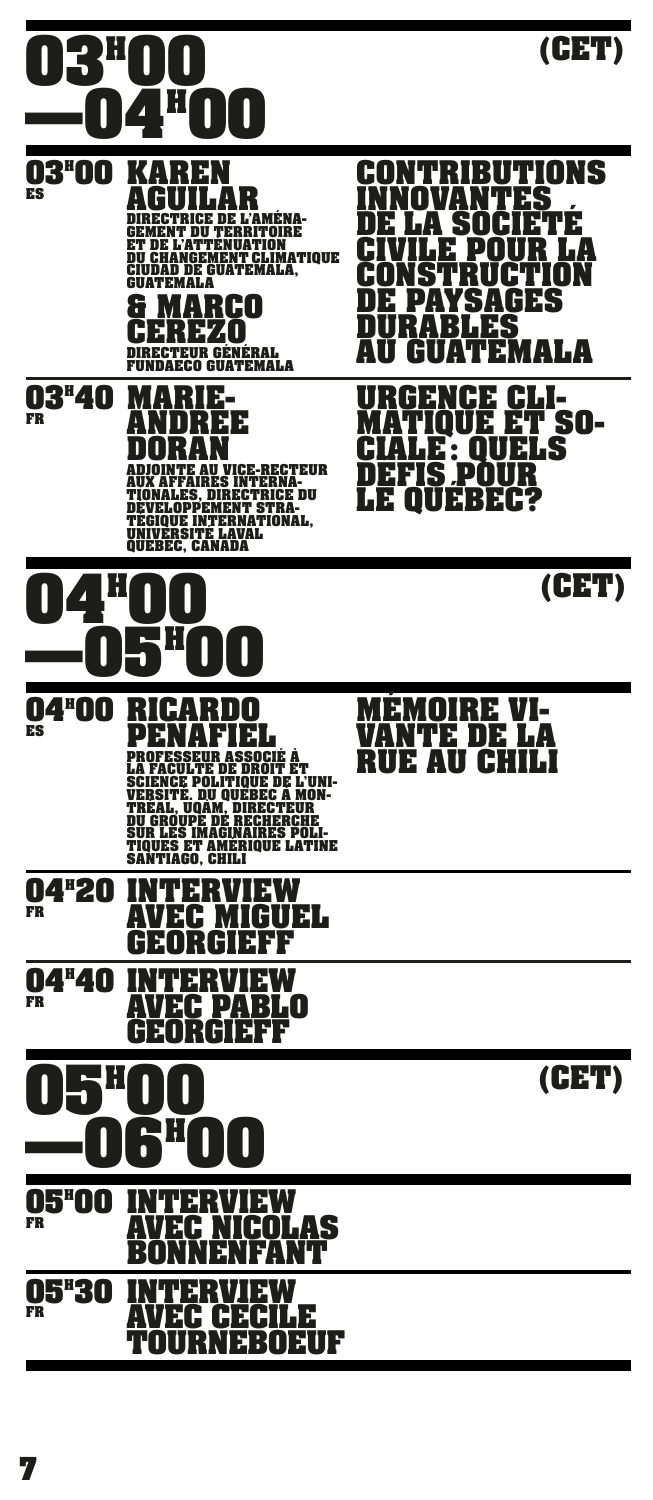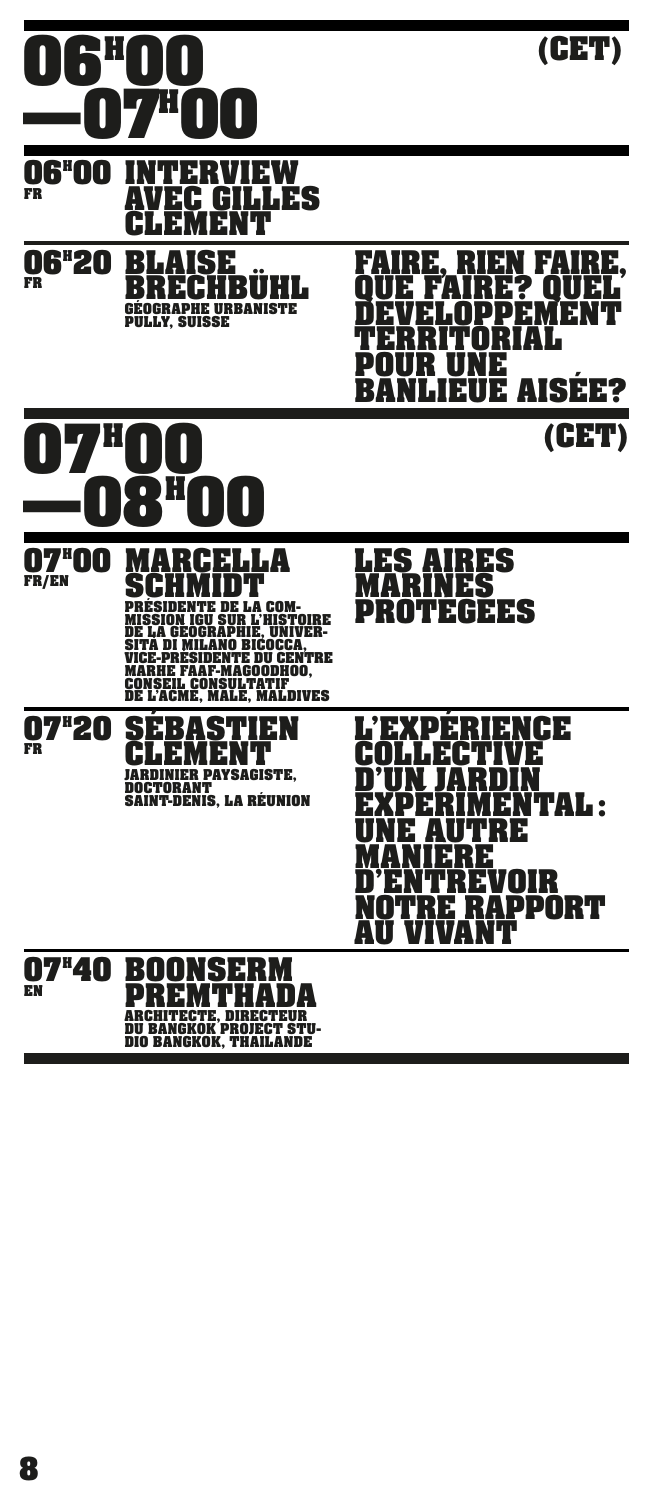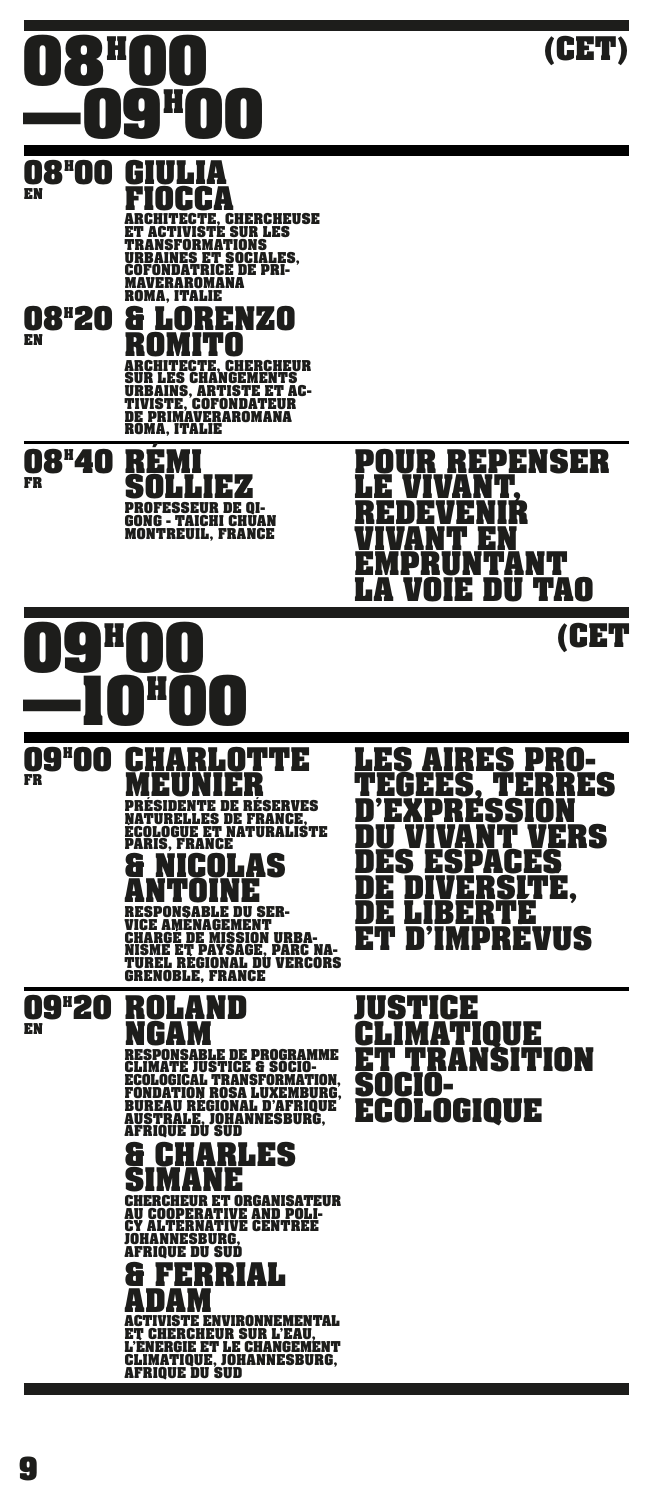

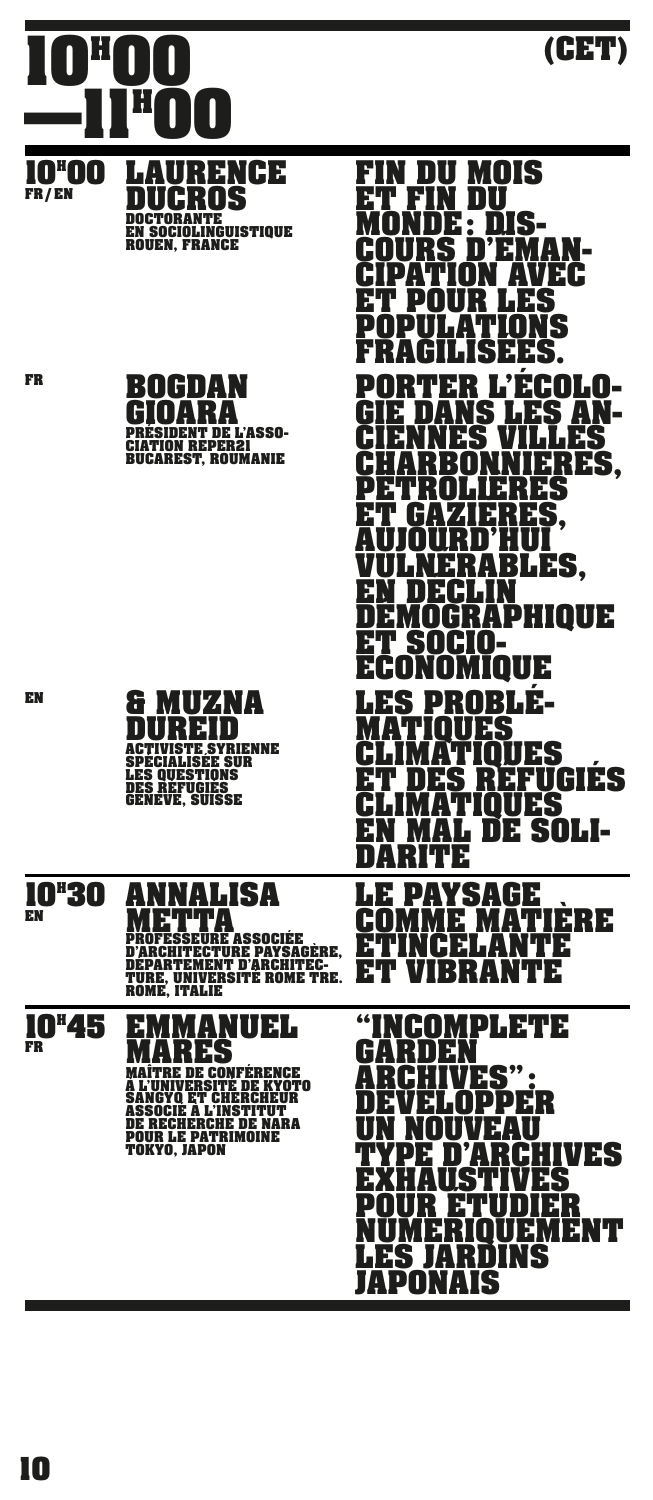|                                          | ÷<br>٥                                                                                                                                                                                                                                                                                                                                                                                                                                     | (CET)                                                                                                                             |
|------------------------------------------|--------------------------------------------------------------------------------------------------------------------------------------------------------------------------------------------------------------------------------------------------------------------------------------------------------------------------------------------------------------------------------------------------------------------------------------------|-----------------------------------------------------------------------------------------------------------------------------------|
| <b>FOO</b><br><b>FR</b>                  | צנפו<br><b>ل</b> ا<br>ı<br>E<br><b>TECTE URBANISTE,</b><br>ÉCRIVAIN, CO-AUTEUR<br><b>DU MANIFESTE POUR</b><br><b>UNE FRUGALITÉ HEUREUSE</b><br>ET CRÉATIVE, PARIS, FRANCE<br>Ħ<br>$\frac{1}{2}$<br>i,<br><b>INGENIEUR, FONDATEUR</b><br><b>DE TRIBU, CO-AUTEUR</b><br><b>DU MANIFESTE POUR<br/>UNE FRUGALITÉ HEUREUSE</b><br>ET CREATIVE, PARIS, FRANCE                                                                                    | RUGALITE<br>E<br>68<br>E<br>E<br>NAGEI<br>M<br>月<br>LП)<br>IX<br>ET<br>DAJ<br>LA 1                                                |
| <b>II"30</b><br><b>FR</b>                | Þ<br>;<br>Ξ<br><b>MANIFATTURE KNOS (ITALIE)</b><br>- UNIVERSIDADE FEDERAL<br><u>DE MINAS GERAIS</u> (BRESIL)<br><b>BELO HORIZONTE, BRESIL</b>                                                                                                                                                                                                                                                                                              | ESPACES<br>INDECISION<br><b>n'i</b>                                                                                               |
| l"45<br>EN                               | ЕK<br>H<br>$\mathbf l$<br><b>PROFESSEUR ASSOCIE,</b><br>ILOSOPHIE DE LA<br>PH<br><b>OLOGIE ET ÉTUDES</b><br>TEGHN<br><b>DES SCIENCES ET DES TECH-</b><br><b>NOLOGIES, ECOLE DES ARTS,</b><br><b>DES MÉDIAS ET DE L'INGÉ-</b><br><b>NIERIE. THE DESIGN SCHOOL</b><br><b>UNIVERSITE ARIZONA STATE</b><br>RSITY NI<br>RECTEUR<br><b>ET FONDATEUR DU CENTRE</b><br><b>POUR LES TECHNOLOGIES</b><br><b>PHILOSOPHIQUES<br/>TEMPE, ETATS-UNIS</b> | 3 (1) FOGUE<br>6A<br>A PEI<br>3<br>DU<br>SON MONDE                                                                                |
|                                          |                                                                                                                                                                                                                                                                                                                                                                                                                                            | (CET)                                                                                                                             |
| <b>12ª00</b><br>EN<br><b>12"20</b><br>EN | ALLAH<br>3<br>RECTEUR GÉNÉRAL<br>GHANA FOOD MOVE-<br>D<br><b>MENT ACCRA, GHANA</b><br>Н<br>13<br>Ħ<br>A<br>耳<br>NA<br><b>CHEF CUISINIER,<br/>GHANA FOOD MOVEMENT</b><br><b>ACCRA, GHANA</b>                                                                                                                                                                                                                                                | K<br>UR<br>늰<br>IJ<br>$\mathbf{I}$<br>늰<br>Þ<br>Þ<br>Б.<br>E<br>E<br>$\overline{\phantom{a}}$<br>÷<br>뇌<br>EN 1980 I<br>R<br>1111 |
| <b>12ª40</b><br>FR                       | H<br>S<br>SUR<br>INANCE DURABLE<br>L A<br><b>A L'AGENCE FRANÇAISE</b><br><b>DE DÉVELOPPEMENT</b><br>(AFD) PARIS, FRANCE                                                                                                                                                                                                                                                                                                                    | NOMUE<br>ĦН<br>$\begin{array}{c} \hline \end{array}$<br>BIODIVERSI<br>ET I                                                        |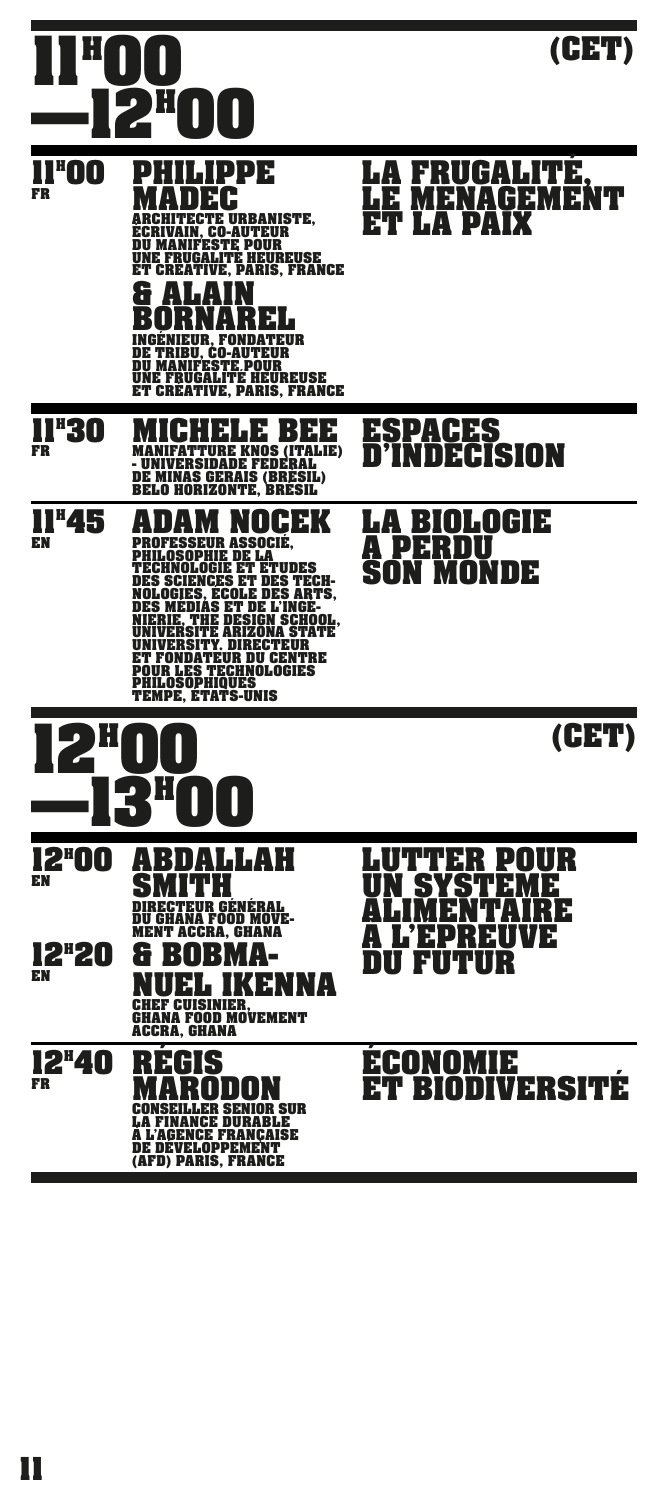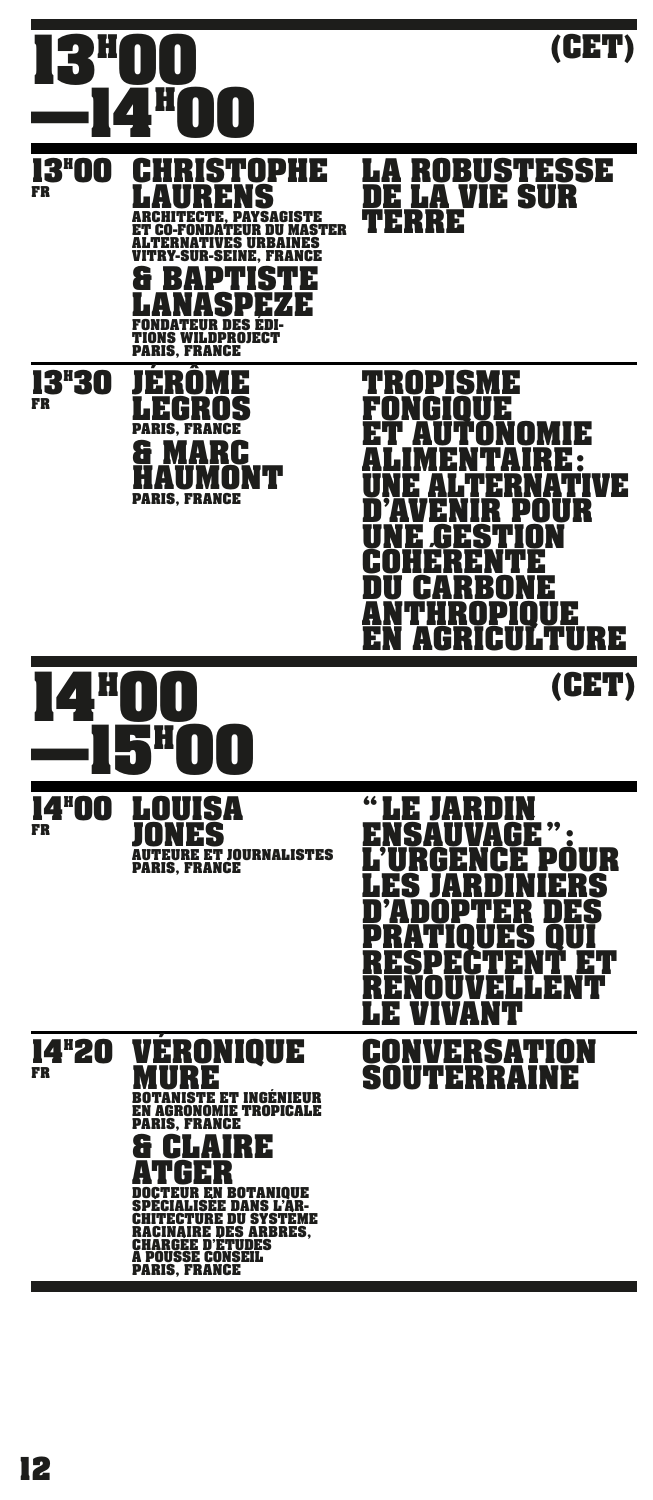

**DU RÉSEAU ECOHEALTH<br>PARIS, FRANCE** 

PAUL-HERVE<br>LAVESSIÈRE

**GÉOGRAPHE ET URBANISTE, COFONDATEUR DE L'ASSO-**

**CIATION SENTIERS MÉTROPOLITAINS MARSEILLE, FRANCE** LA RESTAURATION<br>RECIPROQUE EN<br>MATIÈRE D'ÉCO-<br>SYSTÈMES, D'AC-<br>TION CLIMATIQUE<br>ET DE <u>SA</u>NTÉ **HUMAINE**



**15H 40**

**16H**

**FR**

**EN**

**LE SENTIER DES TERRES COMMUNES**  ET DES REFUGES<br>PERIURBAINS

**LE RÉSEAU**  NATIONAL<br>ENTIERS **DES SENTIERS MÉTROPOLITAINS**



## **—17H 00 16H 00 FR CHRISTOPHER DELL DOCTEUR, THÉORICIEN DE L'URBANISME ET DE L'AR-CHITECTURE, COMPOSITEUR ET MUSICIEN, DIRECTEUR DE L'IFIT (INSTITUTE FOR**

**IMPROVISATIONAL TECH-NOLOGY) ET MEMBRE D'IN-TEGRAL DESIGNERS.**

**16H 15 RÉNNIE K. TANG ÉDUCATRICE, DESIGNER, CO-DIRECTRICE DE SO-MA-CITY ET FONDA-LOS ANGELES, ÉTATS-UNIS** 

**& NINA BRIGGS ÉDUCATRICE, DESIGNER ET DIRECTRICE FONDA-TRICE DE THE FABRIC LOS ANGELES, ÉTATS-UNIS**

**& LORENA GARCÍA EDUCATRICE, COMMIS-SAIRE ET FONDATRICE DE PUENTEALAMEDA MADRID, ESPAGNE**

**16H 45 FR BÉATRICE JULIEN- LABRUYÈRE PAYSAGISTE CONCEPTRICE, ENSEIGNANTE ENSP, AGENCE TER, PRÉSIDENTE FFP IDF COLLECTIF PAP CONSEIL SCIENTIFIQUE SION PARIS, FRANCE**

**"ACTING IN CONCERT": MO- DÈLES D'AC- TION AVEC LES VIVANTS**

E<mark>S DIMENSION</mark>S<br>IVISIRLES DE **INVISIBLES DE L'ESPACE PUBLIC: L'ATTENTION SENSORIELLE, CORPORELLE ET SOCIOCUL- TURELLE**

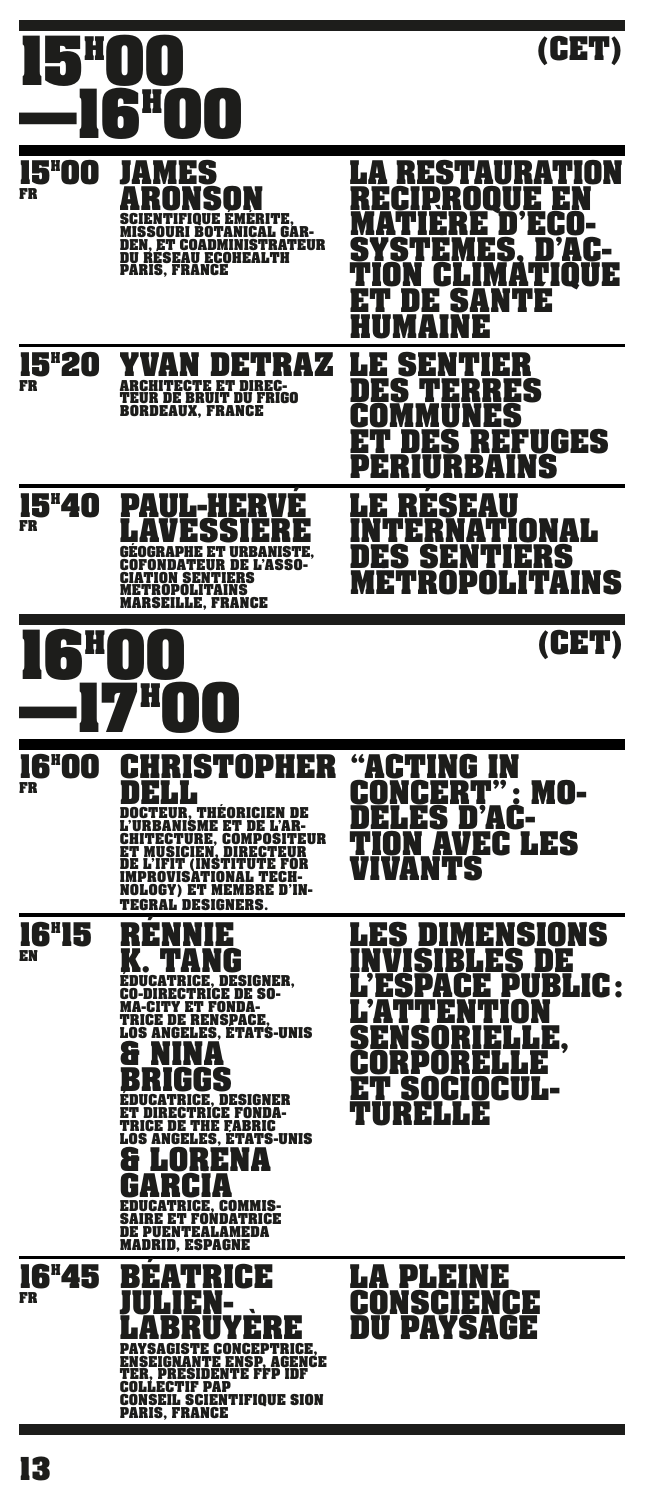